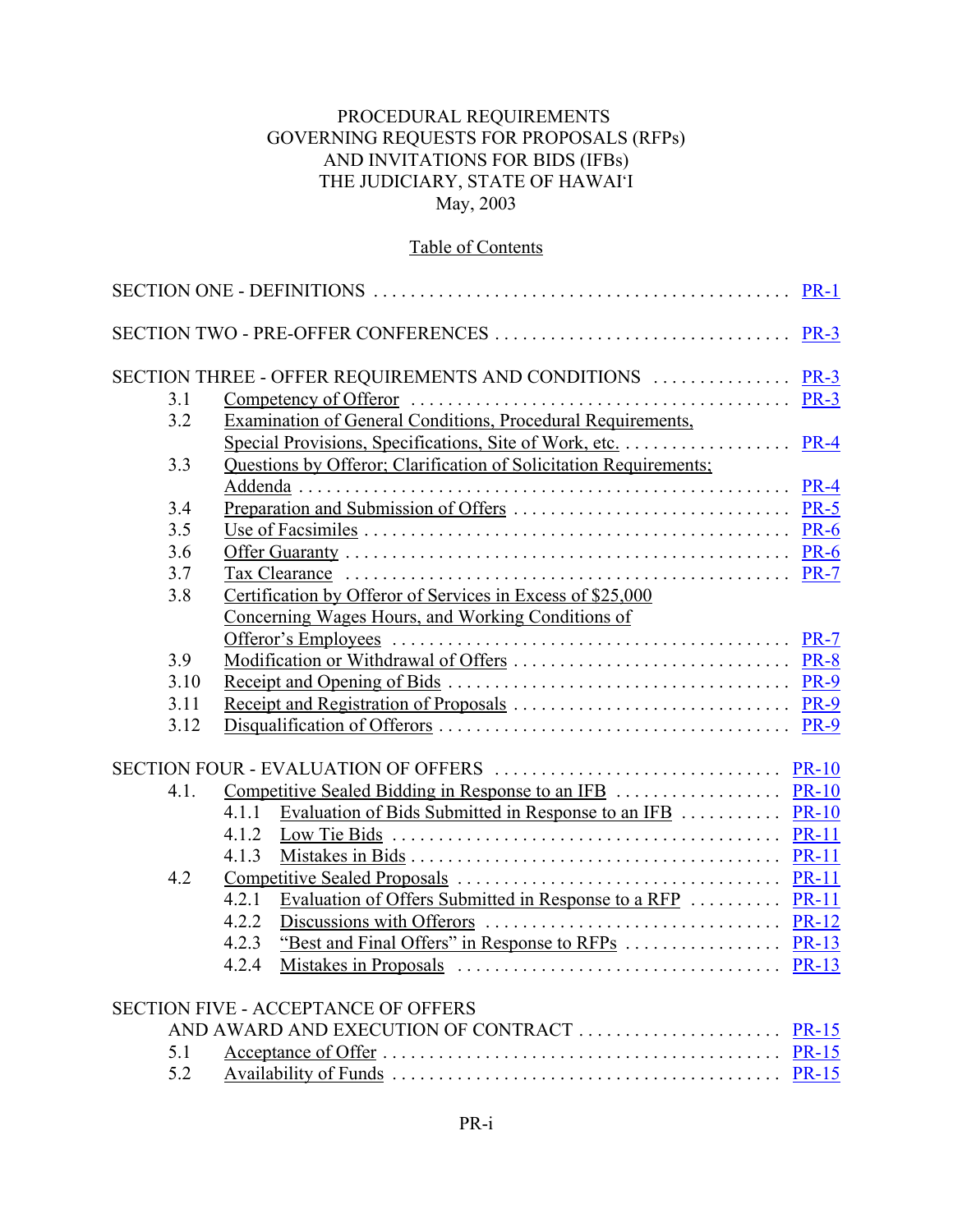| 5.3 |                                                               |  |
|-----|---------------------------------------------------------------|--|
| 5.4 |                                                               |  |
| 5.5 |                                                               |  |
| 5.6 |                                                               |  |
|     |                                                               |  |
|     |                                                               |  |
| 61  |                                                               |  |
| 6.2 |                                                               |  |
|     |                                                               |  |
|     |                                                               |  |
|     | Authority to Resolve Protested Solicitations and Awards PR-17 |  |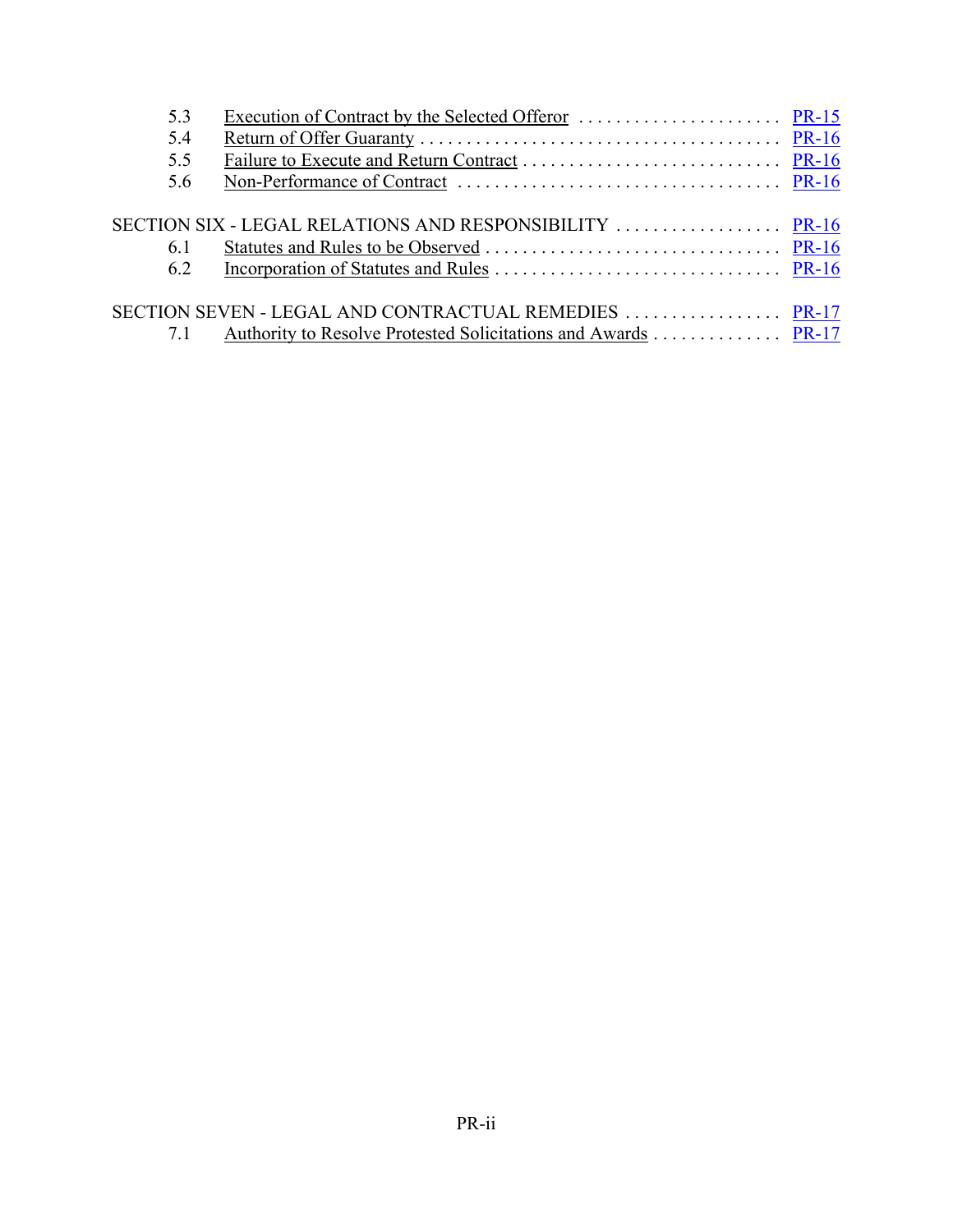#### **SECTION ONE - DEFINITIONS**

- 1.1 **Addenda.** Additions or supplements to an RFP or IFB.
- 1.2 **Administrative Director of the Courts.** Person appointed by the Chief Justice, responsible for overseeing and directing the administrative operations of the Judiciary.
- 1.3 **Bid.** An offer submitted in competitive sealed bidding or in the second phase of multistep bidding.
- 1.4 **Contract Bond.** The approved form of security furnished by Contractor or Contractor's surety or sureties or by Contractor alone, to ensure completion and satisfactory performance of the contract in accordance with the terms of the contract and to guarantee full payment of all claims for labor, materials and supplies furnished, used or incorporated in the work.
- 1.5 **Contractor.** Any individual, firm, corporation, joint venture, or other legal entity, acting directly or through its or their agents, employees or subcontractors, entering into a contract with the Judiciary.
- 1.6 **Days.** Calendar days, unless otherwise specified.
- 1.7 **Fiscal & Support Services Administrator.** The Fiscal & Support Services Administrator (FSSA) of the Judiciary, or the FSSA's designee, who is in charge of the financial affairs of the Judiciary, including procurement, contracts and solicitations, and is responsible for supervising the activities of the Contract and Purchasing Branch, which handles the procurement activities of the Judiciary.
- 1.8 **General Conditions.** The "General Conditions Governing Contracts with the Judiciary, State of Hawai'i, for Goods and Services."
- 1.9 **Goods.** All property, including but not limited to: equipment, equipment leases, materials, supplies, printing, insurance; and processes, including computer systems and software, but excluding land or a permanent interest in land, leases of real property, and office rentals.
- 1.10 **Hawai'i Administrative Rules (HAR).** The compilation of rules promulgated by various state boards, commissions, departments, agencies, or officers authorized by law to make rules or adjudicate contested cases, except those in the legislative or judicial branches.
- 1.11 **Hawai'i Revised Statutes (HRS).** The codified collection of general and permanent laws of the State of Hawai'i, including any supplements thereto.
- 1.12 **Invitation for Bids (IFB).** All documents, whether attached or incorporated by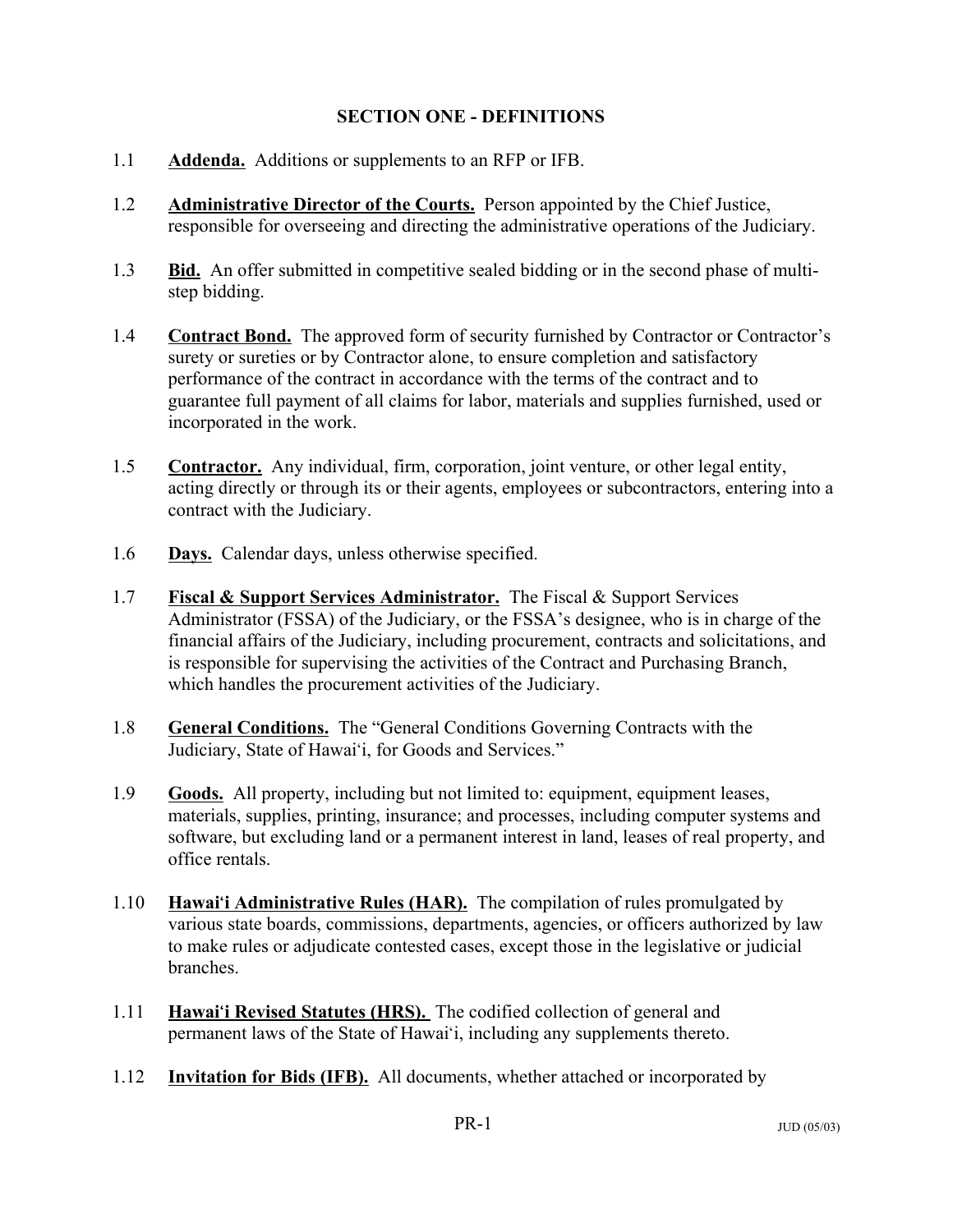reference, utilized for soliciting bids under the competitive sealed bidding source selection process described in HRS § 103D-302.

- 1.13 **Judiciary.** Hawai'i State Judiciary, including the Administrative Director of the Courts (ADC) or ADC's designee.
- 1.14 **Offer.** A bid submitted in response to an IFB or proposal submitted in response to an RFP.
- 1.15 **Offeror.** An individual, partnership, firm, corporation, joint venture or other legal entity, submitting directly or through a duly authorized representative or agent, an offer for the work or services contemplated in response to an RFP or IFB.
- 1.16 **Officer-In-Charge.** The person(s) designated by the Judiciary to oversee that the goods or services provided by Contractor comply with the Specifications, Special Provisions, General Conditions, Procedural Requirements, and any addenda thereto.
- 1.17 **Priority-Listed Offerors.** The three or more responsive and responsible offerors who submit the highest ranked proposals in response to an RFP.
- 1.18 **Procedural Requirements.** These "Procedural Requirements Governing Requests for Proposals (RFPs) and Invitations for Bids (IFBs)."
- 1.19 **Proposal.** The executed document submitted by an Offeror in response to an RFP.
- 1.20 **Purchase Description.** The words used in the solicitation to describe the goods or services to be purchased, and includes specifications attached to, or made a part of, the solicitation.
- 1.21 **Request for Proposals (RFP).** All documents, whether attached or incorporated by reference, utilized for soliciting proposals under the competitive sealed proposal source selection process described in HRS § 103D-303.
- 1.22 **Responsible Offer.** An offer submitted by a person or entity that has the capability in all respects to fully perform the requirements of an IFB or RFP, and the integrity and reliability to assure good faith performance.
- 1.23 **Responsive Offer.** An offer that conforms in all material respects to the IFB or RFP.
- 1.24 **Scope of Work.** The scope of work, also known as the work statement, statement of work, or statement of service, is a description of the services to be delivered. The term is sometimes used to refer to a complete RFP document. (See also Specifications.)
- 1.25 **Services.** The furnishing of labor, time, or effort by a Contractor, not involving the delivery of a specific end product other than reports which are merely incidental to the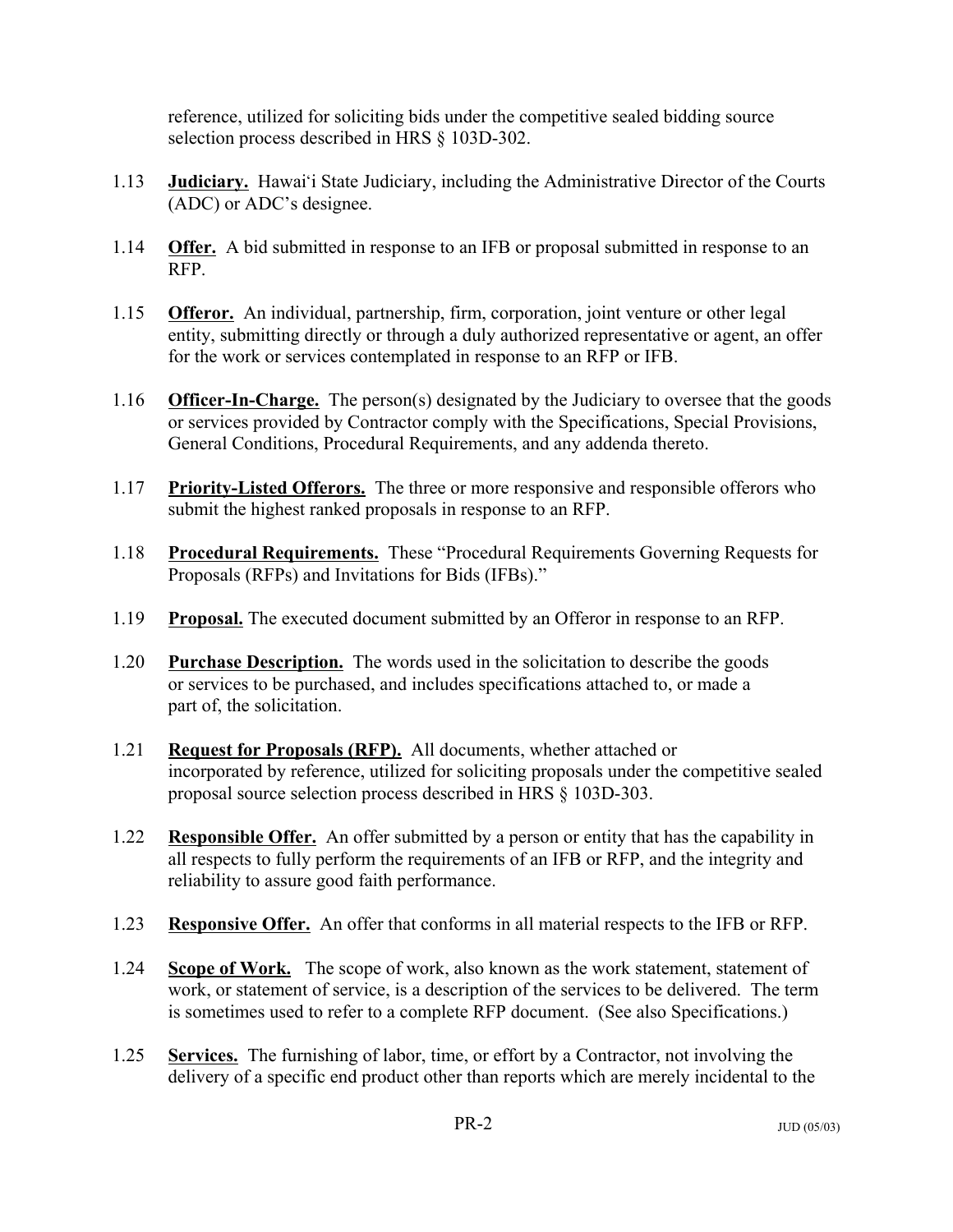required performance.

- 1.26 **Solicitation.** An IFB used in the competitive sealed bidding process or an RFP used in the competitive sealed proposal process, for the purpose of obtaining offers to perform a Judiciary contract.
- 1.27 **Special Provisions.** The terms and conditions pertaining to the specific solicitation in which they are contained, setting forth particular conditions or requirements applicable to the particular project or contract under consideration. If any special provisions conflict with the general conditions or these procedural requirements, the special provisions shall take precedent.
- 1.28 **Specifications.** Any description of the physical or functional characteristics, nature, quantity and quality of the goods or services to be furnished under the contract. Specifications include descriptions of the method and manner of performing services under the contract, as well as directions and requirements for inspecting, testing, or preparing goods for delivery or installation. (See also Scope of work.)

## **SECTION TWO - PRE-OFFER CONFERENCES**

Pre-offer conferences may be conducted to explain RFP or IFB procurement requirements. Judiciary shall inform prospective offerors of the conference(s) either in the solicitation itself or by written notice. If attendance at the conference is mandatory, that condition shall be stated prominently in the solicitation.

If Judiciary's decision to hold a pre-offer conference is made after the issuance of the solicitation, the conference shall be announced through an addendum to the solicitation. The conference is intended to clarify the solicitation requirements. Nothing stated at the pre-offer conference(s) shall change the solicitation unless a change is made by written addendum as provided in section 3.3 below. A summary of the conference, as well as any addendum issued as a result of the conference, shall be supplied to all those prospective offerors known to have received a solicitation.

# **SECTION THREE - OFFER REQUIREMENTS AND CONDITIONS**

3.1 **Competency of Offeror.** A prospective offeror must be capable of performing the work for which offers are being solicited. Either before or after the deadline for an offer, Judiciary may require offeror to submit answers to questions regarding facilities, equipment, experience, personnel, financial status or any other factors relating to offeror's ability to satisfactorily furnish the goods or services being solicited by the Judiciary. Any such inquiries shall be made and response provided in writing; responses shall be submitted over the signature of the person who signs the offer. Any offer submitted by an offeror who refuses to answer such inquiries shall be considered nonresponsive. All answers to such questions shall be handled by Judiciary on a confidential basis and shall be returned after they have served their purpose.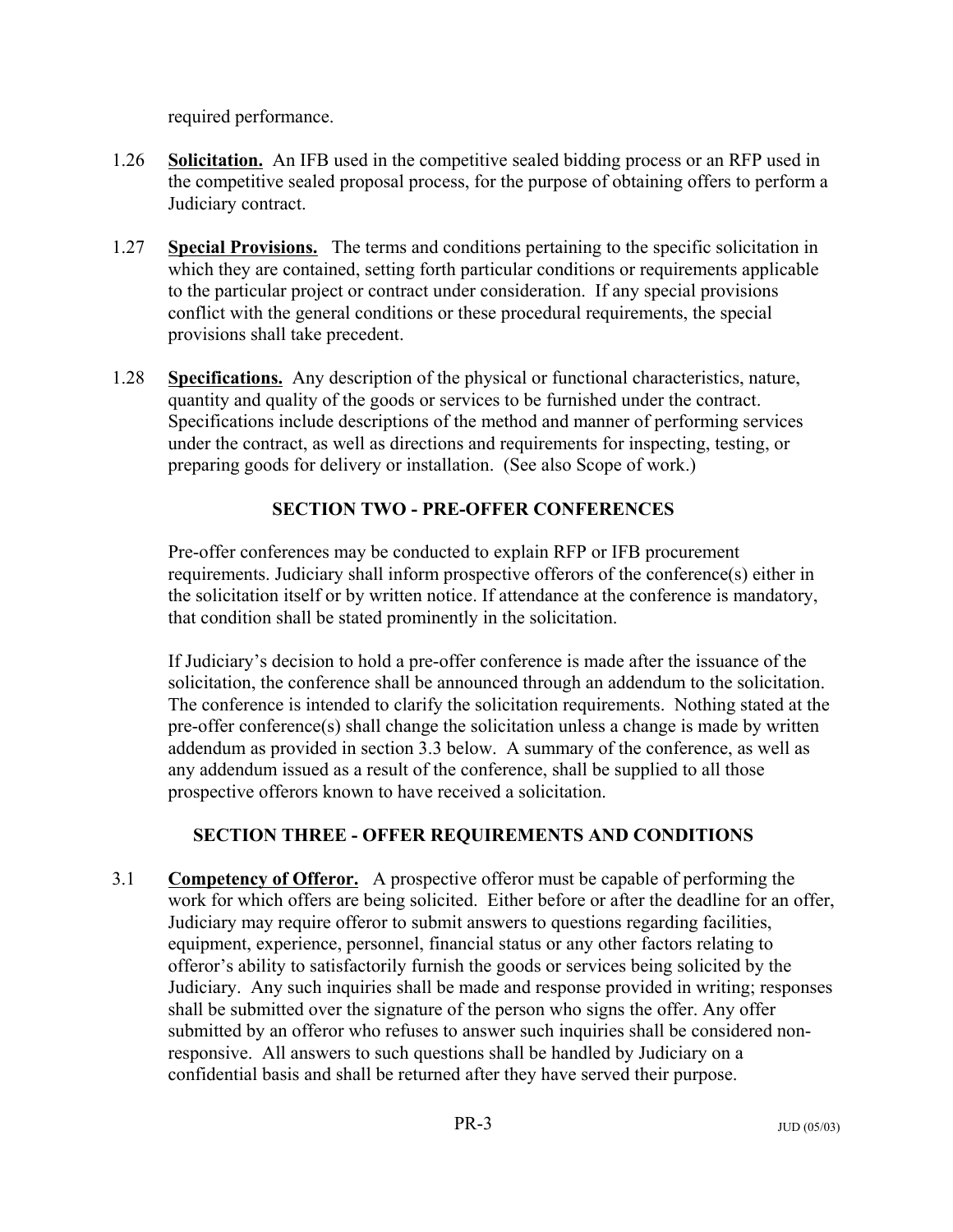In order to facilitate evaluation of offeror's performance capabilities, Judiciary has the right to visit an offeror's place of business to inspect offeror's facilities and equipment and to observe offeror's methods of operation. Judiciary also has the right to visit or communicate with a place of business where offeror has performed services similar to that being solicited by Judiciary.

### 3.2 **Examination of General Conditions, Procedural Requirements, Special Provisions, Specifications, Site of Work, etc**.

Offeror shall carefully examine the site of the contemplated work, the solicitation, General Conditions, Procedural Requirements, Specifications, Special Provisions, addenda, required contract and bond forms, etc. before submitting offers. The submission of an offer shall be considered as a warranty that offeror has made such careful examination and is satisfied with the existing conditions for performing the work and with the requirements of the solicitation, General Conditions, Procedural Requirements, Specifications, Special Provisions, addenda, amendments, and required contract and bond forms.

If offeror is awarded a contract following its offer in response to a solicitation, no extra compensation shall be given by reason of offeror's misunderstanding or lack of knowledge of the requirements of the work to be accomplished or the conditions to be encountered in performing the work.

#### 3.3 **Questions by Offeror; Clarification of Solicitation Requirements; Addenda**.

Questions or requests for clarification by offeror regarding discrepancies, omissions, or the meaning of the General Conditions, Procedural Requirements, Specifications or Special Provisions should be communicated in writing to and received by the FSSA no later than five (5) calendar days prior to the date fixed for opening of offers, or such other date as may be specified in the solicitation. Any clarification or interpretation, if made, and any supplemental instructions, if any, will be in the form of written addenda to the solicitation, which will be either mailed or sent by facsimile or electronic mail to, or made available for pick-up by, or made available for downloading off of the Judiciary website (www.hawaii.state.hi.us/jud) by all prospective offerors, prior to the date fixed for opening of offers. It shall be presumed that any addenda so issued have been received by an offeror, and such addenda shall become a part of the contract documents.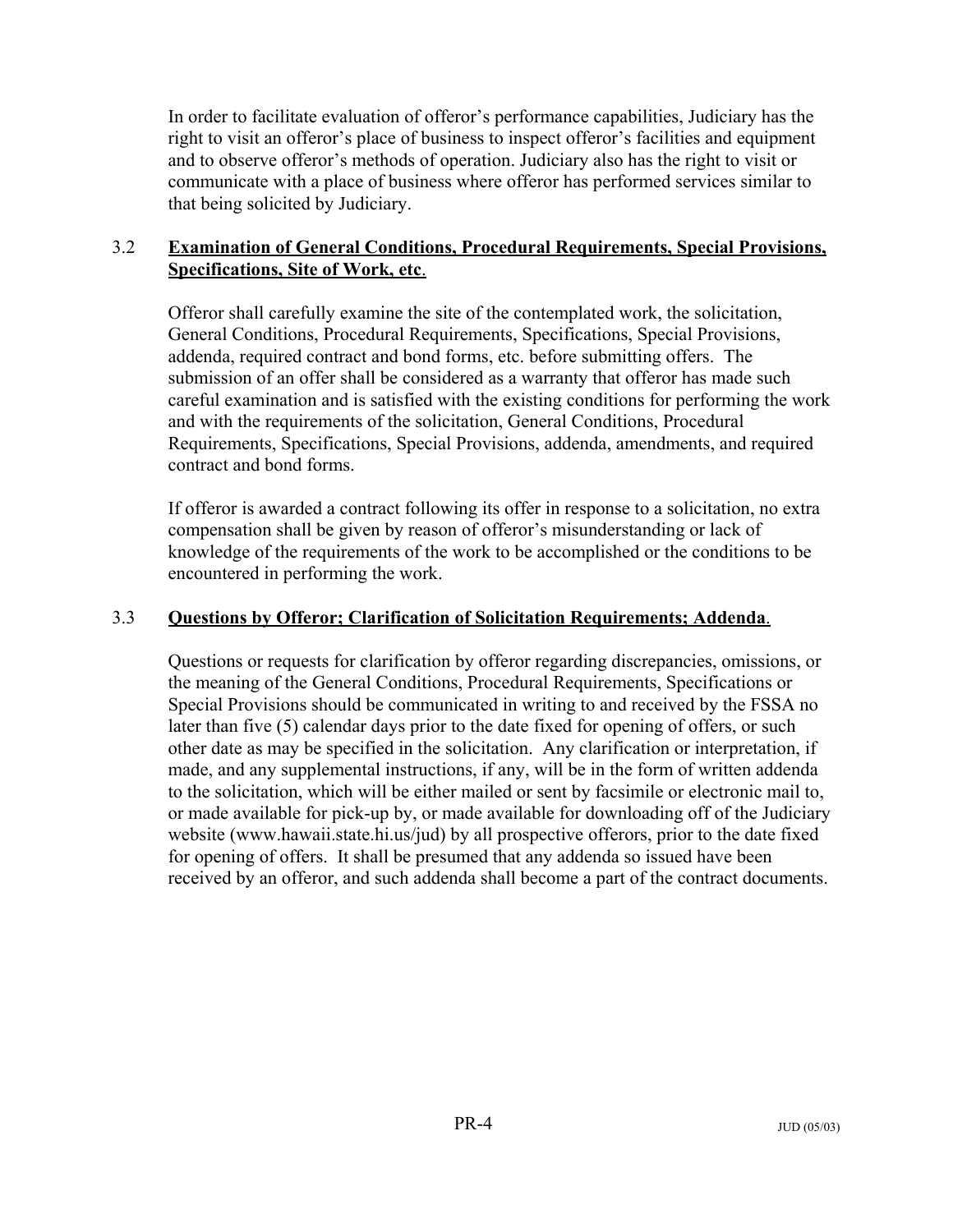#### 3.4 **Preparation and Submission of Offers.**

3.4.1 Proposals submitted in response to an RFP shall be in the format described by the RFP.

All bids submitted in response to an IFB must be prepared in ink or typed and made on the offer form furnished by Judiciary in the solicitation IFB, or an exact copy thereof, in full accordance with the instructions given. A bid that contains any omission, erasure, alteration, addition not called for, conditional bid, or irregularity of any kind, may be rejected.

An offer submitted in response to a solicitation shall be signed in ink in the space provided on the bid or proposal page by (1) the owner of a sole proprietorship, (2) one or more members of a partnership, (3) one or more members or officers of each firm representing a joint venture, (4) one or more officers of a corporation, or (5) an agent of the offeror duly authorized to submit offers on behalf of the offeror.

A signed offer, together with an offer guaranty, if required, and any other certificates required to be submitted by offeror, shall be submitted in a sealed envelope plainly identifying the bid or proposal number, the item or items to which the offer relates, and offeror's business address and telephone number. Offers shall be received until the hour and date set in the solicitation and shall be received by Judiciary no later than the time indicated, whether mailed or handdelivered.

The General Conditions, Procedural Requirements, Specifications, Special Provisions, other documents referenced in or attached to the solicitation, as clarified or amended by any addenda issued prior to the due date for submission of offers, shall be considered a part of an offer, whether attached to the offer or not at the time of its submission. Such documents, as clarified or amended in the addenda, shall not be altered in any way when an offer is submitted and any alterations or exceptions made by offeror to the terms, conditions, or requirements contained in said documents may result in rejection of the offer.

Offeror shall request in writing nondisclosure of trade secrets or other proprietary data designated as confidential. Offerors shall ensure that data designated as confidential shall be readily separable from the offers in order to facilitate eventual public inspection of the nonconfidential portion of the offer.

3.4.2 Where an IFB involves the furnishing and delivery of goods, the price shall include the cost of delivery to the specified destination, at which point acceptance of said goods shall be made by duly authorized personnel. The bid price shall be all-inclusive. In case of error in the extension of the unit prices,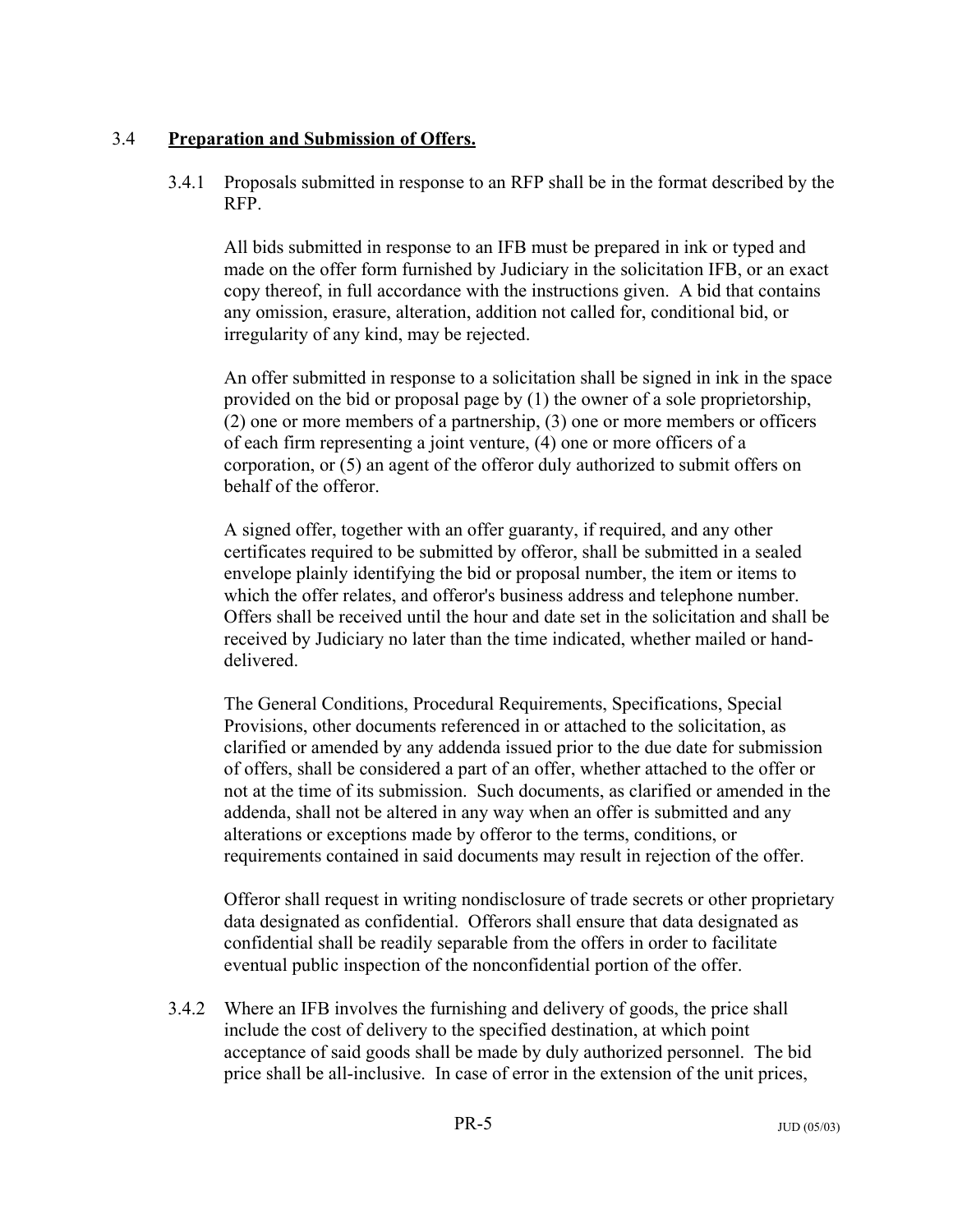the unit price shall govern.

All prices shall include applicable Federal, state and local taxes. Any illegible or otherwise unrecognizable price offer shall cause automatic rejection of the offer.

3.4.3 Only one bid in response to an IFB for the same work from an individual, firm, partnership, corporation or joint venture under the same or different name shall be accepted. If more than one bid is offered for the same work, the lowest priced bid may be considered; all others will be automatically rejected.

Competing subsidiary or jointly-owned companies may submit bids or proposals that may be accepted for evaluation and award only if accompanied by a certificate of non-collusion, sworn to before a notary, acknowledging that the bid or proposal is submitted without collusion.

### 3.5 **Use of Facsimiles.**

- 3.5.1 Offers transmitted by offerors via facsimile machine shall be permitted only if the offer is under \$25,000, only if a facsimile transmission is specifically authorized in the solicitation, and only if the following requirements are met: (1) the facsimile offer is received in hand at the designated office by the time and date set for receipt of offers; (2) the complete original offer with the bond, if required, is received within forty-eight hours or two working days from the date and time set for receipt of offers; (3) the facsimile offer contains: the identification number of the IFB or RFP; the time; the quantity; the price for the offer; all pages of the offer requiring an original signature; and a signed statement that offeror agrees to all terms, conditions and provisions of the IFB or RFP.
- 3.5.2 Modification or withdrawal of an offer may be by facsimile transmission pursuant to section 3.9 below.
- 3.6 **Offer Guaranty.** Unless required by the Special Provisions, an offer guaranty is not required for any offer for goods or services.

If an offer guaranty is required by the Special Provisions, an acceptable offer guaranty shall be an amount equal to at least five percent  $(5%)$  of the amount offered and shall be limited to: a bond in a form satisfactory to Judiciary, underwritten by a company licensed to issue bonds in this State; legal tender; or a certificate of deposit, share certificate, cashier's check, treasurer's check, teller's check, or official check drawn by, or a certified check accepted by, a bank, savings institution, or credit union insured by the Federal Deposit Insurance Corporation or the National Credit Union Administration. A certificate of deposit, share certificate, cashier's check, treasurer's check, teller's check, official check, or certified check may be utilized only to a maximum of \$100,000, provided however, if the required security or bond amount totals over \$100,000, more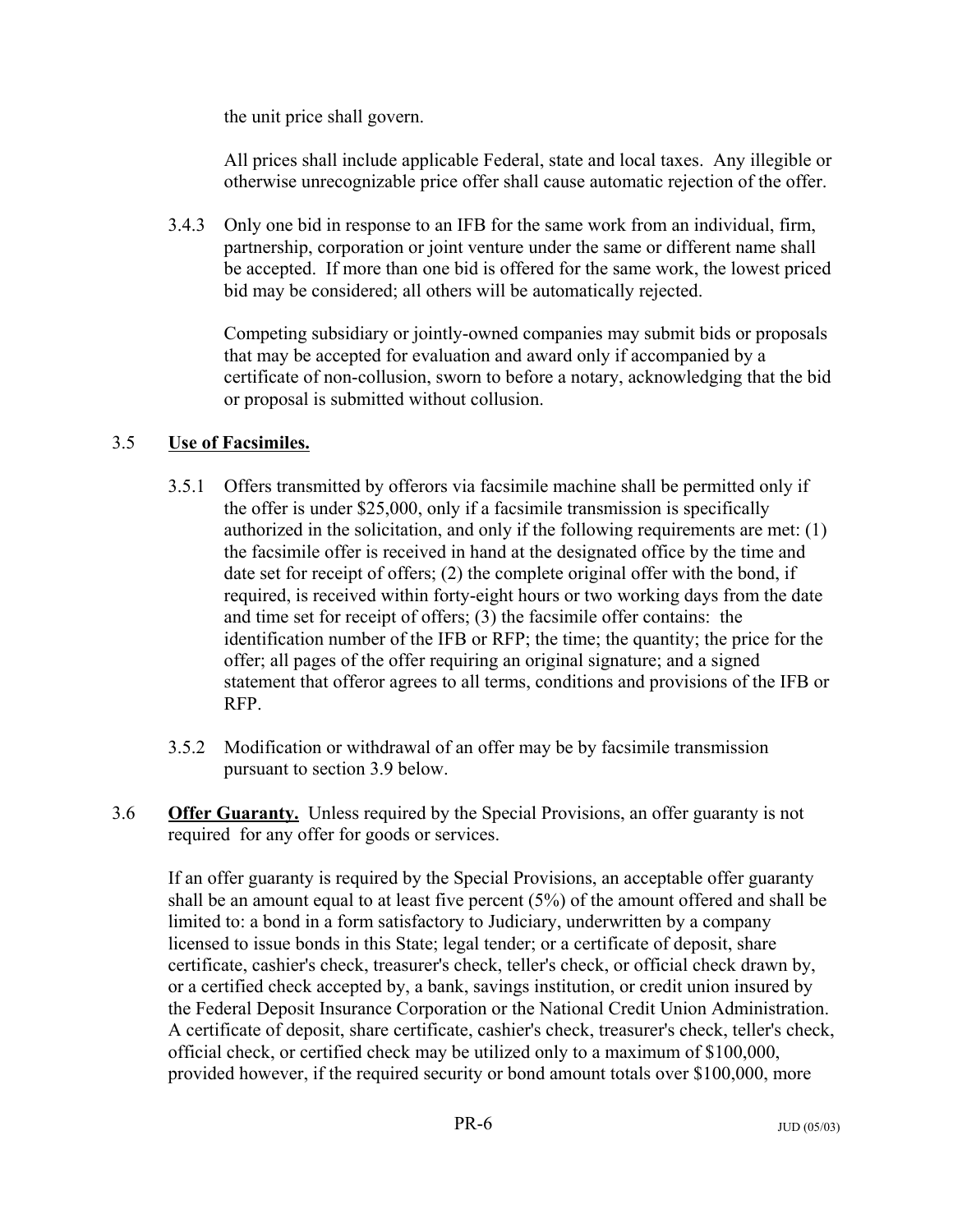than one instrument not exceeding \$100,000 each and issued by different financial institutions, may be submitted.

If an offer does not comply with the security requirements, the offer shall be rejected as non-responsive, unless the failure to comply is determined by the Administrative Director, FSSA, or their designee to be non-substantial pursuant to section 3-122-223, Hawai'i Administrative Rules (HAR).

- 3.7 **Tax Clearance.** No contracts of \$25,000 or more shall be binding or effective until Contractor secures and Judiciary receives a tax clearance from the Director of Taxation, State of Hawai'i, and the Internal Revenue Service, showing that all tax returns due have been filed, and all taxes, interest, and penalties levied against Contractor or accrued under Title 14, HRS, relating to taxation that are administered by the Department of Taxation and under the Internal Revenue Service have been paid. The tax clearance shall be obtained on the two-part "TAX CLEARANCE APPLICATION", Form A-6, that combines Department of Taxation and Internal Revenue Service clearances.
- 3.8 **Certification by Offeror of Services in Excess of \$25,000 Concerning Wages Hours, and Working Conditions of Offeror's Employees.** Before any offeror enters into a contract to perform services in excess of \$25,000, the offeror shall comply with section 103-55, HRS, and any amendments thereto, which presently provides<sup>1</sup>:

**§ 103-55. Wages, hours, and working conditions of employees of contractors performing services.** (a) Before any offeror enters into a contract to perform services in excess of \$25,000 for any governmental agency, the offeror shall certify that the services to be performed will be performed under the following conditions:

Wages. The services to be rendered shall be performed by employees paid at wages or salaries not less than the wages paid to public officers and employees for similar work.

Compliance with labor laws. All applicable laws of the federal and state governments relating to workers' compensation, unemployment compensation, payment of wages, and safety will be fully complied with.

(b) No contract to perform services for any governmental contracting agency in excess of \$25,000 shall be granted unless all the conditions of this section are met. Failure to comply with the conditions of this section during the period of contract to perform services shall result in cancellation of the contract, unless such noncompliance is corrected within a reasonable period as determined by the procurement officer. Final payment of a contract or release of bonds or both shall not be made unless the procurement officer has determined that the noncompliance has been corrected.

It shall be the duty of the governmental contracting agency awarding the

<sup>&</sup>lt;sup>1</sup> Offeror should check the statute to make sure there are no amendments.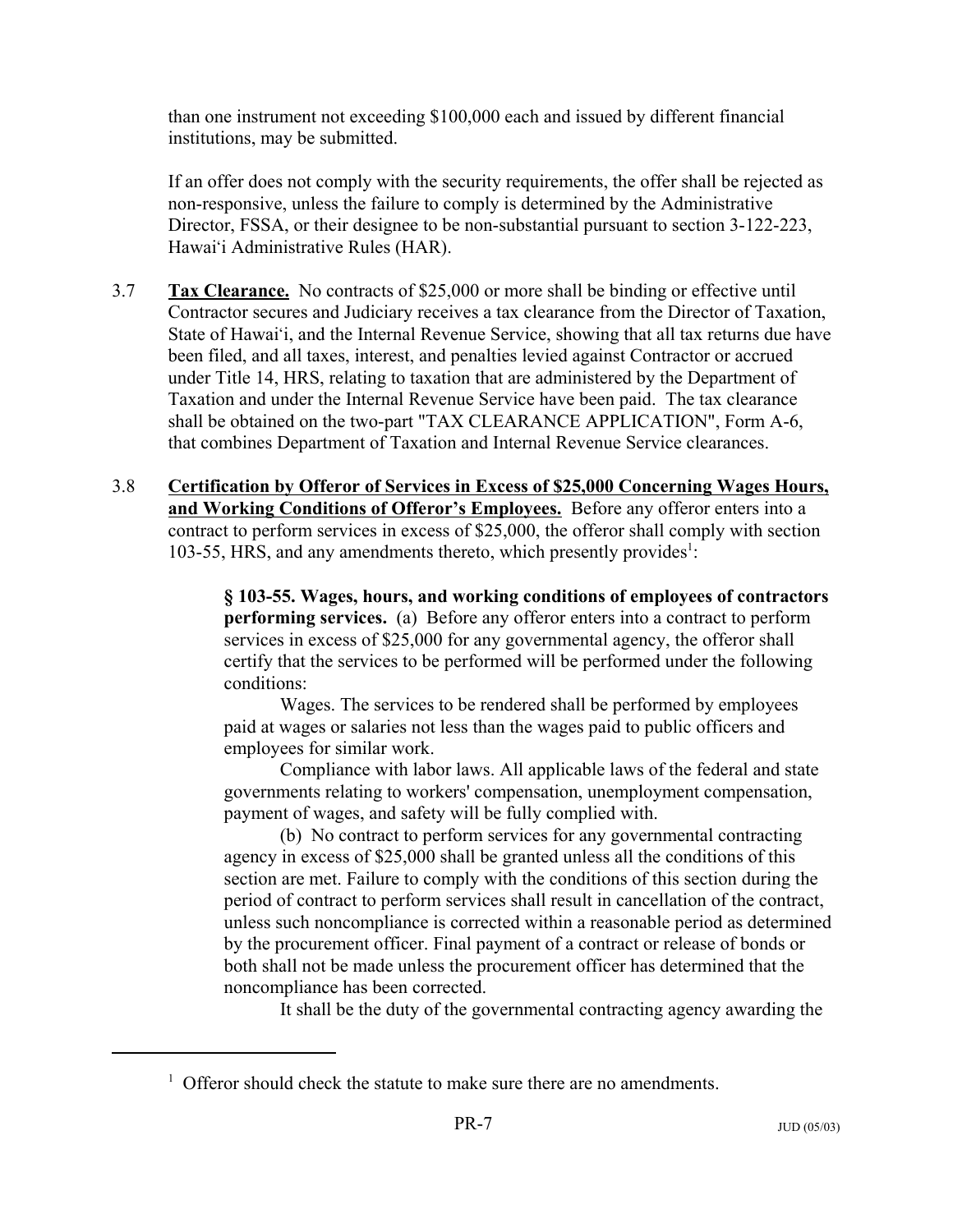contract to perform services in excess of \$25,000 to enforce this section.

(c) This section shall apply to all contracts to perform services in excess of \$25,000, including contracts to supply ambulance service and janitorial service.

This section shall not apply to:

- (1) Managerial, supervisory, or clerical personnel.
- (2) Contracts for supplies, materials, or printing.
- (3) Contracts for utility services.
- (4) Contracts to perform personal services under paragraphs (2), (3), (12), and (15) of section 78-16, paragraphs (7), (8), and (9) of section 46-33, and paragraphs  $(7)$ ,  $(8)$ , and  $(12)$  of section 76-77.
- (5) Contracts for professional services.
- (6) Contracts to operate refreshment concessions in public parks, or to provide food services to educational institutions.
- (7) Contracts with nonprofit institutions.

#### 3.9 **Modification or Withdrawal of Offers.**

3.9.1 Offers may only be modified or withdrawn prior to the deadline for submission of offers, and only with Judiciary's consent.

Any offer, notice of withdrawal of offer, or modification of offer received by Judiciary after the deadline set for opening of offers shall not be considered and shall be returned to offeror unopened, as soon as practicable, with a letter explaining the reason for the return. However, an offeror may request in writing withdrawal of an offer that contains an obvious error, provided such request is received by Judiciary prior to acceptance of the offer by Judiciary. After acceptance of the offer, no request for withdrawal shall be considered.

- 3.9.2 Modification of offers shall be made by written notice, signed by offeror or a duly authorized representative and submitted to the office designated in the solicitation, explaining that a modification to the original offer is being made and providing the actual modification. If offeror wishes to provide written notice of modification by facsimile, the facsimile shall explain that a modification is being made and provide the actual modification; additionally, the originally signed written notice and modification shall be submitted to the office designated in the solicitation within forty-eight hours or two working days of receipt of the facsimile by the office.
- 3.9.3 Withdrawal of offers shall be made by made by submission to the office designated in the solicitation of a written notice of withdrawal, signed by offeror or a duly authorized representative. Pursuant to section 3-122-9, HAR, written notice of withdrawal may be sent by facsimile machine; however, the originally signed withdrawal notice shall be submitted to the office designated in the solicitation within forty-eight hours or two working days of receipt of the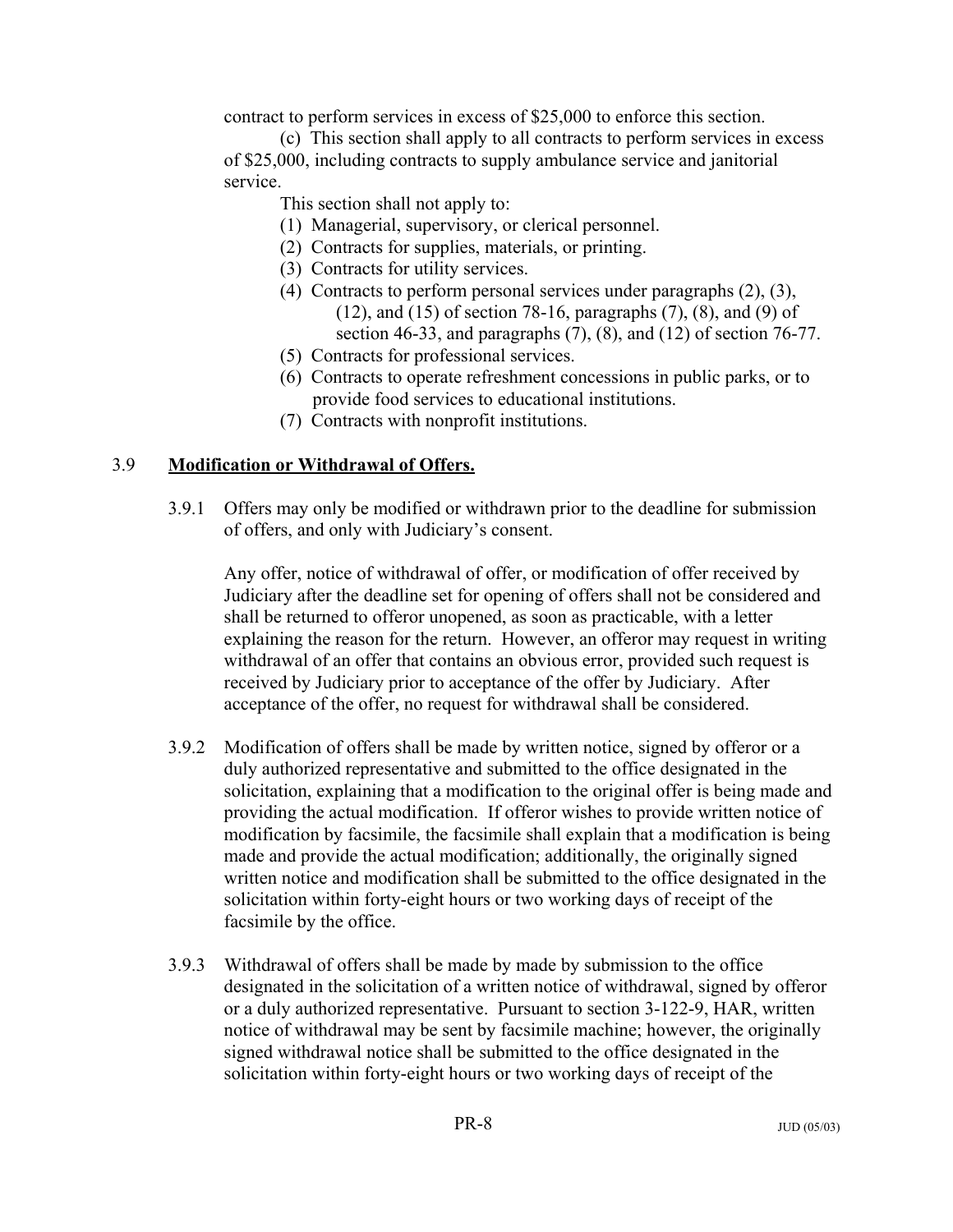facsimile notice by the office. The withdrawal of an offer shall not prejudice the right of an offeror to submit a new, timely received, offer.

3.10 **Receipt and Opening of Bids**. For IFBs, all bidders are invited to attend the opening of bids. The FSSA shall open all bids at the time and place stated in the IFB and in the presence of all bidders who attend. Bids may be inspected by those present, provided that only one bid is inspected at a time and except that trade secrets or other proprietary data designated as confidential by a bidder pursuant to section 3.4.1 and readily separable from the bid in order to facilitate public inspection of the nonconfidential portion of the bid, may not be reviewable.

A Judiciary representative(s) shall examine the bids to determine the validity of any bidder's written request for nondisclosure of designated trade secrets and other proprietary data. If a bidder's request for nondisclosure of data is challenged, the Judiciary representative shall inform the bidders present at the bid opening that the material designated for nondisclosure shall be subject to written determination by the staff attorney for confidentiality. If the staff attorney determines in writing that the material so designated as confidential is subject to disclosure, the bidder submitting the material under review and other bidders present at the bid opening shall be so notified in writing and the material shall be open to public inspection unless the bidder files a protest pursuant to section 3-126-3, HAR.

Prices, makes, models, and catalogue numbers of items offered, deliveries, and terms of payment shall be publicly available at the time of bid opening regardless of any designation to the contrary. No bid leaves the bid opening room, no award decision shall be made, and no discussion shall be allowed at a bid opening.

- 3.11 **Receipt and Registration of Proposals.** Proposals or modifications submitted in response to RFPs shall NOT be opened publicly, but shall be opened in the presence of two or more procurement officials. A register of proposals shall be prepared and shall include: the name of each offeror; the number of modifications received, if any; and a description sufficient to identify the good or service item offered. Offerors shall ensure that data designated as confidential shall be readily separable from the proposals in order to facilitate eventual public inspection of the nonconfidential portion of the proposal. Proposals shall be available for public inspection after the contract is signed by all parties.
- 3.12 **Disqualification of Offerors.** An offeror shall be disqualified and the offer automatically rejected for any one or more of the following reasons: proof of collusion, in which case all proposals involved in the collusive action shall be rejected and any participant to such collusion shall be barred from future solicitations until reinstated; offeror's lack of responsibility and cooperation as shown by past work or services; offeror's being in arrears on existing contracts with any branch, department, agency, or board of the State of Hawai'i or having defaulted on previous contracts; offeror having being debarred or suspended; offeror's lack of proper equipment and/or sufficient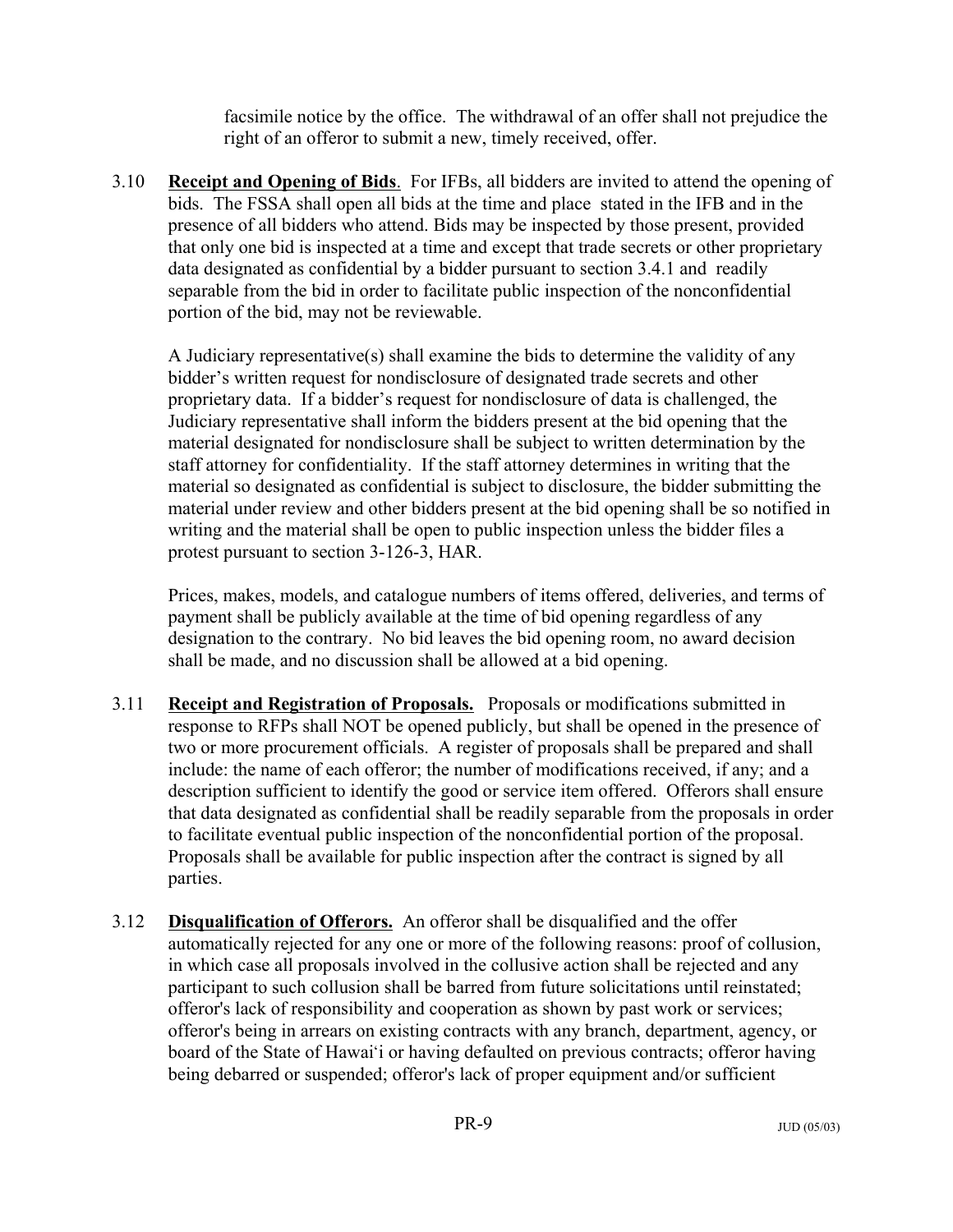experience to perform the work contemplated; offeror's lack of proper license to cover the type of work contemplated, if required; offeror's delivery of the proposal after the deadline specified in the public notice calling for proposals, or as amended, except as allowed in section 3-122-29 (1), HAR; offeror's failure to pay, or satisfactorily settle, all bills overdue for labor and material on former State contracts at the time of issuance of the solicitation; or offer not accompanied by proposal guaranty, as required.

# **SECTION FOUR - EVALUATION OF OFFERS**

### 4.1. **Competitive Sealed Bidding**.

- 4.1.1 **Evaluation of Bids Submitted in Response to an IFB.** The award shall be made to the lowest responsive, responsible bidder and shall be based on the criteria set forth in the IFB. Only objectively measurable criteria which are set forth in the IFB shall be applied in determining the lowest bidder. Special adjustments and preferences, as established by law, may affect the evaluation of the bid price, including the following:
	- (A) Taxpayer Preference, sections 103D-1001, 103D-1001.5, 103D-1008, HRS;
	- (B) Preference for Hawai'i Products, sections 103D-1001, 103D-1002, HRS;
	- (C) Printing, Binding and Stationery Work Preference, sections 103D-1001, 103D-1001.5, 103D-1003 HRS;
	- (D) Reciprocal Preference, sections 103D-1001, 103D-1001.5, 103D-1004, HRS;
	- (E) Recycled Products Preference, sections 103D-1001, 103D-1001.5, 103D-1005, HRS;
	- (F) Software Development Businesses Preference, sections 103D-1001, 103D-1001.5, 103D-1006, HRS.
	- (G) Preference to Bidders on State Agency Contracts for Public Works Projects, sections 103D-1007, HRS.
	- (H) Preference for Qualified Community Rehabilitation Programs, sections 103D-1001, 103D-1001.5, 103D-1009, 103D-1010, 103D-1011, HRS.
- 4.1.2 **Low Tie Bids.** Low tie bids are low responsive bids from responsible bidders that are identical in price and which meet all the requirements and criteria set forth in the IFB. At Judiciary's discretion, award shall be made in any permissible manner that will resolve tie bids, including but not limited to: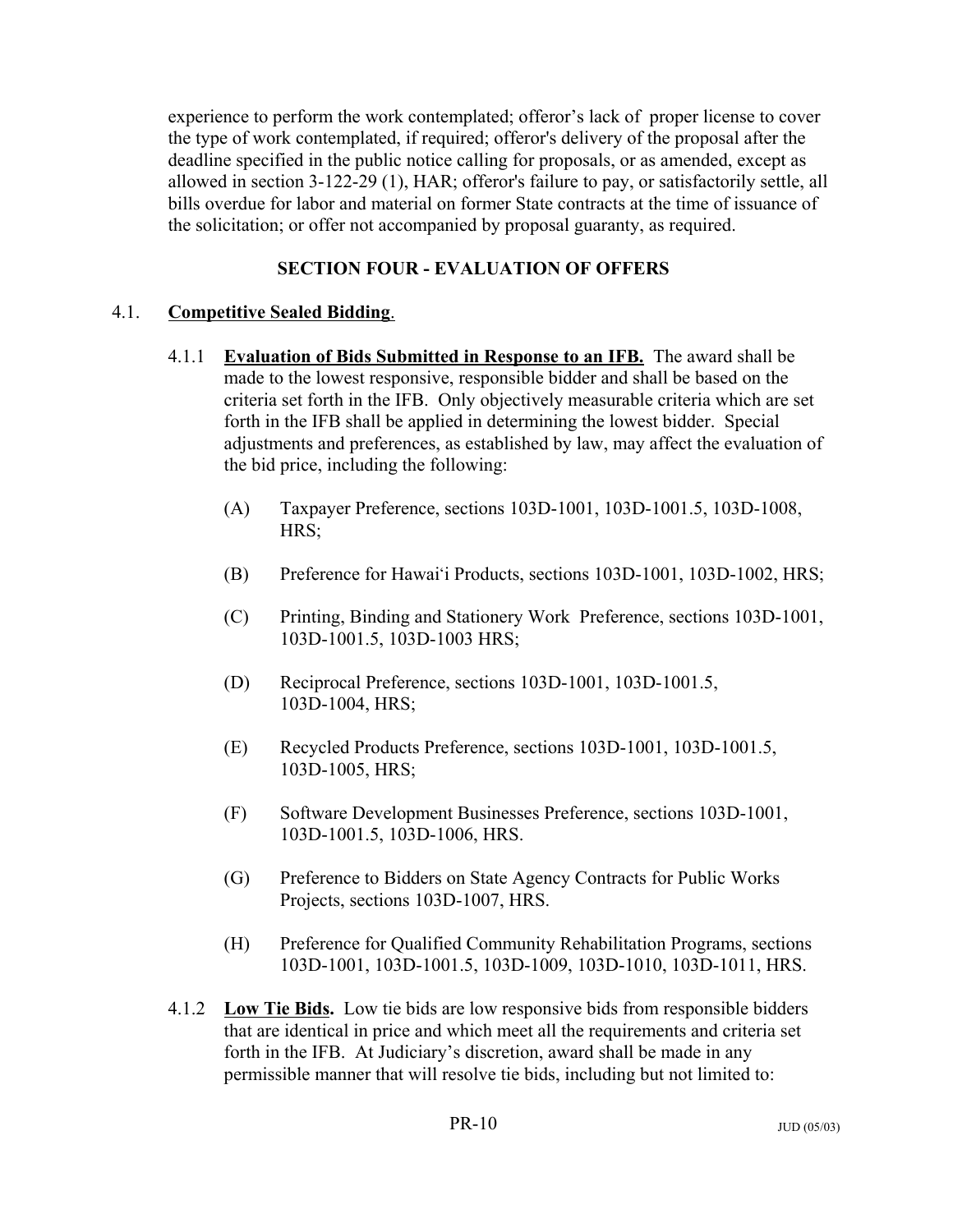- (a) Award of the contract to a business providing goods produced or manufactured in this state or to a business that otherwise maintains a place of business in this state;
- (b) Award of the contract to the bidder offering a low tie bid who received the previous award; and
- (c) If no permissible method will be effective in resolving tie bids and a written determination by Judiciary so stating is made, award may be made by drawing lots.
- 4.1.3 **Mistakes in Bids.** A bidder may correct a mistake if the mistake is discovered before the time and date set for bid opening by withdrawing or correcting the bid, as provided in section 3.9, above. Correction or withdrawal of a bid after the time and date set for bid opening because of an inadvertent, nonjudgmental mistake in the bid requires careful consideration to protect the integrity of the competitive bidding system, and to assure fairness. If the mistake is attributable to an error in judgment, the bid may not be corrected. Bid correction or withdrawal by reason of a nonjudgmental mistake is permissible if it is not contrary to Judiciary's interest or the fair treatment of other bidders.

Correction or withdrawal of a bid because of an obvious mistake in the bid is permissible if Judiciary deems that it is not contrary to its best interests, or to the fair treatment of other bidders. Mistakes shall not be corrected after award of the contract.

### 4.2 **Competitive Sealed Proposals.**

4.2.1 **Evaluation of Offers Submitted in Response to an RFP.** The FSSA, or an evaluation committee selected in writing by the Administrative Director of the Courts, shall evaluate proposals. A copy of the document identifying any committee members and any subsequent changes thereto shall be placed in the contract file. Numerical rating systems may be used, but are not required. When used, the evaluation shall be based only on the evaluation factors set out in the RFP. The relative priority to be applied to each evaluation factor shall also be set out in the RFP. If numerical rating systems are not used, the FSSA or each member of the evaluation committee, as applicable, shall explain his or her ranking determination in writing, which shall then be placed in the procurement file. Evaluation factors not specified in the RFP shall not be considered. The written ranking evaluations or explanations shall be available for public inspection after the contract is signed by all parties.

When applicable, cost shall be an evaluation factor. The proposal with the lowest cost factor shall receive the highest available rating allocated to cost. Each proposal that has a higher cost factor than the lowest must have a lower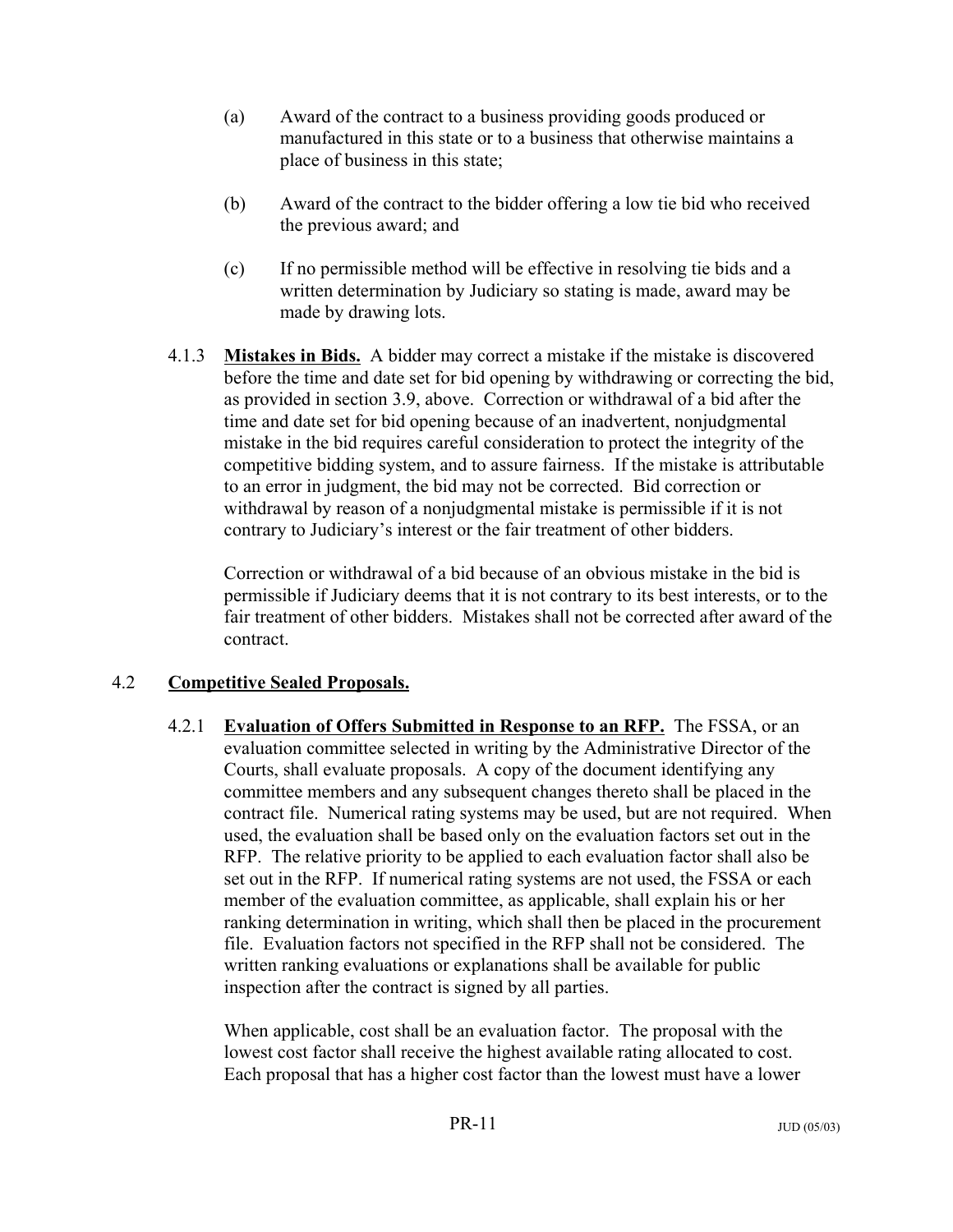rating for cost. If a numerical rating system is used to evaluate the cost factor, the points allocated to higher-priced proposals shall be equal to the lowest proposal price multiplied by the maximum points available for price, divided by the higher proposal price. An evaluation factor shall be included that takes into consideration whether an offeror qualifies for any applicable procurement preferences.

A proposal from a debarred or suspended offeror shall be rejected.

Evaluation meetings may be held by an evaluation committee to discuss the RFP, the evaluation process, the weighing of evaluation factors, and proposals received, before evaluations.

- 4.2.2 **Discussions with Offerors.** Before conducting discussions, a "priority list" shall be generated by the FSSA or evaluation committee. In order to generate a priority list, proposals shall be classified initially as acceptable, potentially acceptable, or unacceptable. All responsible offerors who submit acceptable or potentially acceptable proposals are eligible for the priority list. If numerous acceptable and potentially acceptable proposals have been submitted, the FSSA or the evaluation committee may rank the proposals and limit the priority list to at least three responsible offerors who submitted the highest-ranked proposals. Those responsible offerors who are selected for the priority list are referred to as the "priority-listed offerors." Discussions shall be limited to only "priority-listed offerors" and are held to:
	- (a) Promote understanding of Judiciary's requirements and prioritylisted offerors' proposals; and
	- (b) Facilitate arriving at a contract that will be most advantageous to Judiciary, taking into consideration the evaluation factors set forth in the RFP.

The FSSA shall establish procedures and schedules for conducting discussions and keep a record of the date, place, purpose of meetings and those attending.

Proposals may be accepted on evaluation without discussion. Priority-listed offerors shall be accorded fair and equal treatment with respect to any opportunity for discussions and revisions of proposals.

Any substantial oral clarification of a proposal shall be reduced to writing by the priority-listed offeror. If during discussions there is a need for any substantial clarification or change in the RFP, the RFP shall be amended by an addendum to incorporate the clarification or change. Addenda to the RFP shall be distributed only to priority-listed offerors. Priority-listed offerors shall be permitted to submit new proposals or to amend those submitted.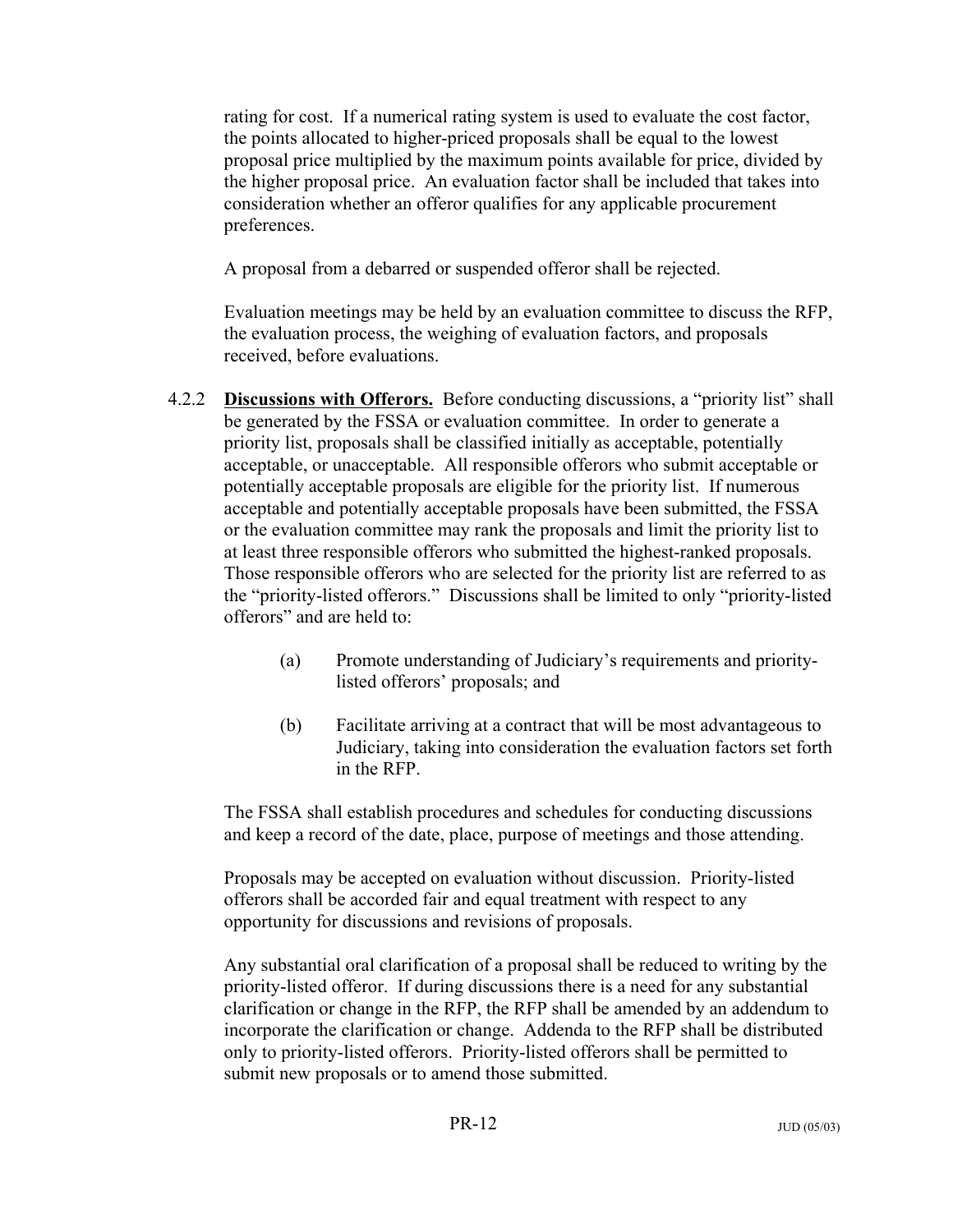If in the FSSA's or the evaluation committee's opinion, a contemplated amendment will significantly change the nature of the procurement, the RFP shall be canceled and a new RFP issued.

During the discussion and negotiation process, the contents of any proposal shall not be disclosed to competing offerors.

4.2.3 **"Best and Final Offers" in Response to RFPs.** When "best and final offers" are solicited, Judiciary shall establish a date and time for the priority-listed offerors to submit their "best and final offers" in response to an RFP. "Best and final offers" shall be submitted only once unless the Administrative Director or the FSSA determines in writing that it is in Judiciary's best interest to conduct additional discussions or change Judiciary's requirements and require another submission of best and final offers; otherwise, no discussion of or changes to the "best and final offers" shall be allowed prior to award.

Priority-listed offerors shall also be informed that if they do not submit a notice of withdrawal or another best and final offer, their immediate previous proposal shall be construed as their best and final offer.

After best and final offers are received, final evaluations will be conducted for an award pursuant to section 3-122-57, HAR.

4.2.4 **Mistakes in Proposals.** If the FSSA knows or has reason to conclude before award of a contract that a mistake has been made in a proposal, the FSSA shall request that offeror confirm the proposal. If offeror alleges mistake, the proposal may be corrected or withdrawn pursuant to this section. Mistakes shall not be corrected after award of the contract.

If discussions are commenced with, or after best and final offers are requested from, priority-listed offerors, any priority-listed offeror may freely correct any mistake in a proposal by modifying or withdrawing the proposal up until the time and date set for receipt of best and final offers. If discussions are not held with priority-listed offerors, or if best and final offers upon which the award will be made have been received and the date and time that best and final offers are due has passed, mistakes shall be corrected to the intended correct proposals only when the mistake and the intended correct offer are clearly evident on the face of the proposal, in which event the proposal may not be withdrawn.

If discussions with priority-listed offerors are not held, or if the best and final offers upon which award will be made have been received beyond the date and time that best and final offers are due, an offeror alleging a material mistake of fact which makes a proposal nonresponsive may be permitted to withdraw the proposal if: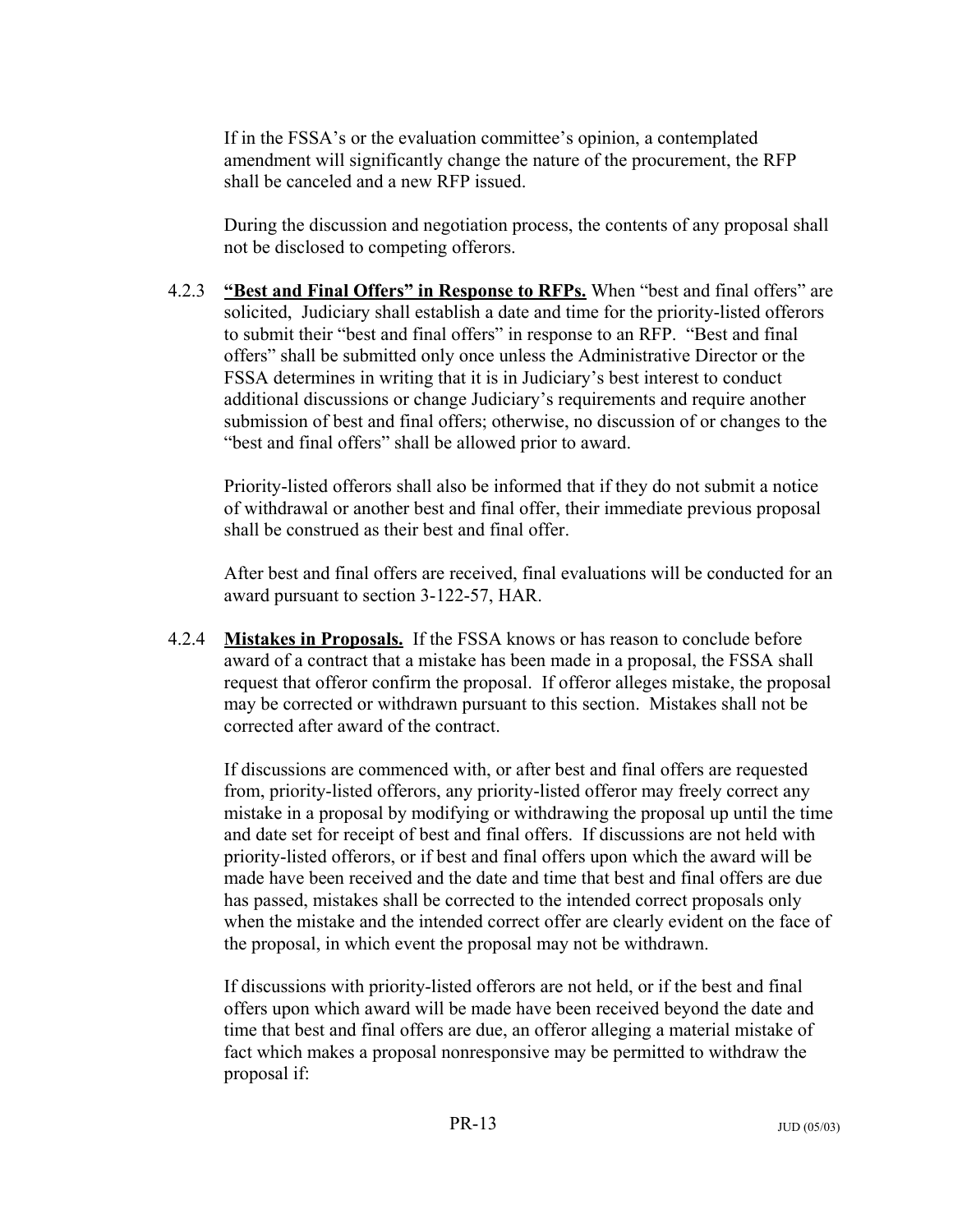- (a) The mistake is clearly evident on the face of the proposal but the intended correct proposal is not; or
- (b) The offeror submits evidence which clearly and convincingly demonstrates that a mistake was made.

Judiciary shall review offeror's request for correction or withdrawal of a proposal, and shall prepare a written decision granting or denying offeror's request. Technical irregularities that are matters of form rather than substance evident from the proposal document, or insignificant mistakes may be waived or corrected if they are without prejudice to other offerors; that is, when there is no effect on price, quality, or quantity. If discussions are not held or if best and final proposals upon which award shall be made have been received by the date and time due, Judiciary may waive such irregularities or allow offeror to correct them if Judiciary deems that it is not contrary to its best interests, or to the fair treatment of other offerors, and the correction involved has no effect on price, quality, or quantity. Examples of situations where waiver of irregularities may be in Judiciary's best interest include the failure of an offeror to:

- (a) return the number of signed proposals required by the RFP;
- (b) sign the proposal, but only if the unsigned proposal is accompanied by other material indicating offeror's intent to be bound; or
- (c) acknowledge receipt of an amendment to the RFP, but only if it is clear from the proposal that offeror received the amendment and intended to be bound by its terms.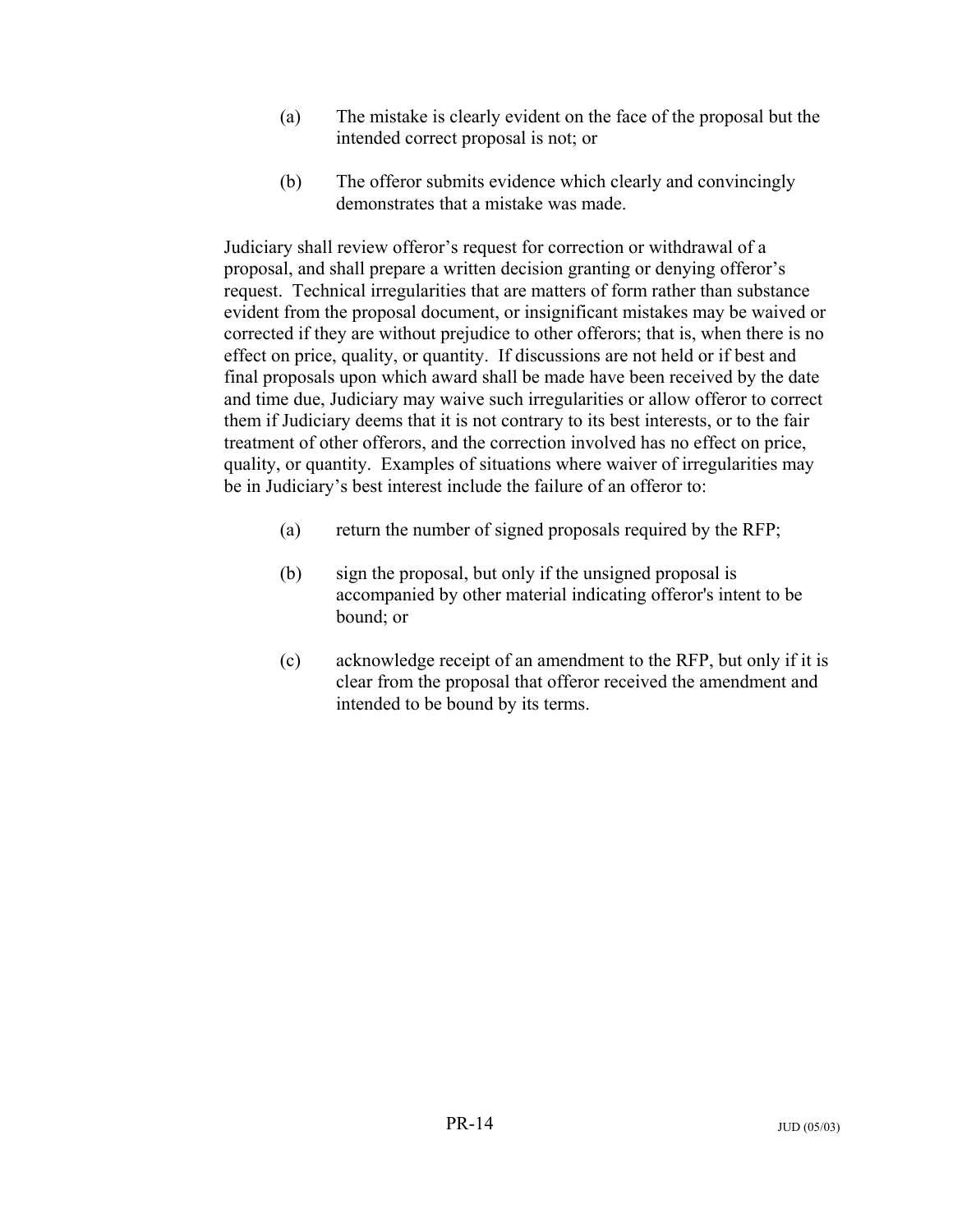### **SECTION FIVE - ACCEPTANCE OF OFFERS AND AWARD AND EXECUTION OF CONTRACT**

### 5.1 **Acceptance and Award:**

5.1.1 **Acceptance and Award of an IFB**. Acceptance of an offer in response to an IFB, if any, shall be made with reasonable promptness to the lowest responsive, responsible bidder whose bid meets the requirements and criteria set forth in the IFB. In determining the responsive and responsible offeror, offers shall be evaluated not only on the amounts thereof, but on all factors relating to the satisfactory performance of the contract. Products must be of a quality and nature that will meet the needs and purposes of Judiciary, as specified in the solicitation. Offeror must have the ability to perform as called for in the contract terms. Judiciary shall be the sole judge of product or offeror capability. The successful offeror shall be notified by letter that the offer has been accepted and that offeror is being awarded the contract.

If the offer is rejected or if offeror to whom the contract was awarded fails to enter into the contract and furnish satisfactory security, if applicable, Judiciary may, at its discretion, award the contract to the next lowest or remaining responsible offeror or may publish another call for offers; provided in the case of only one remaining responsible offeror, Judiciary may negotiate with such offeror to reduce the scope of work, if available funds are exceeded, and to award the contract at a price reflecting the reduction in the scope of work.

Judiciary further reserves the right to cancel the contract award at any time prior to execution of said contract by all parties, without any liability to the awardee and to any other offeror.

5.2 **Availability of Funds.** An award shall be contingent upon the availability of funds, and any contract awarded shall be subject to cancellation by Judiciary at any time, if funds are unavailable.

# 5.3 **Execution of Contract by the Selected Offeror.**

- 5.3.1This section shall not apply to any contract in which the total amount payable to the Contractor cannot be accurately estimated at the time the contract is to be awarded.
- 5.3.2 Judiciary shall forward a contract to the successful offeror for execution. The contract shall be signed by the successful offeror and returned, together with a satisfactory contract bond if required, and other supporting documents, within ten (10) days following receipt of the contract by offeror or within such further time as the FSSA may allow.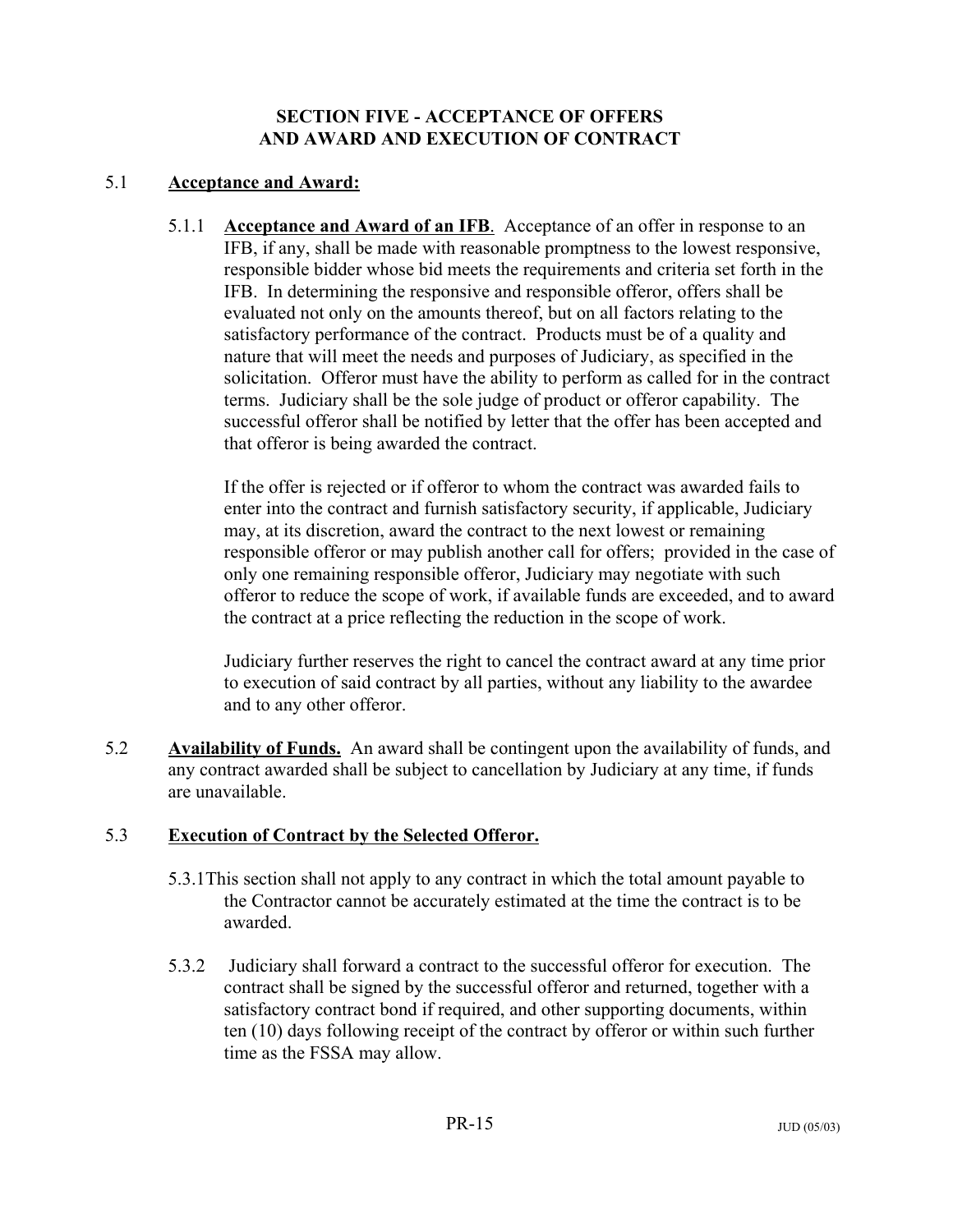- 5.4 **Return of Offer Guaranty.** All offer guaranties except surety bonds (if submitted as required) shall be returned immediately after execution of the contract. If a contract is not executed, the offer guaranties, except surety bonds, shall be returned after the FSSA decides to publish another call for offers.
- 5.5 **Failure to Execute and Return Contract.** If offeror to whom a contract is awarded fails to enter into a contract and to furnish satisfactory security (as required) within ten (10) days after such award or within such further time as the FSSA may allow, the FSSA shall pay the amount of offeror's proposal guaranty, if any, into the State Treasury as a government realization of the State. The FSSA may then award the contract to the next lowest responsive and responsible offeror or may publish another call for offers, whichever method the FSSA deems to be in Judiciary's best interest.
- 5.6 **Non-Performance of Contract**. In the event Contractor fails to perform the work in accordance with each requirement of the General Conditions, Procedural Requirements, Specifications, Special Provisions, addenda, and other provisions forming a part of this contract, Judiciary, in addition to any other recourse, reserves the right to suspend Contractor from submitting offers on any or all of Judiciary's purchases for such period of time as it deems appropriate.

# **SECTION SIX - LEGAL RELATIONS AND RESPONSIBILITY**

- 6.1 **Statutes and Rules to be Observed.** Contractor shall at all times observe and comply with all applicable federal, state and local laws, ordinances, rules, and regulations which in any manner affect those engaged or employed in the performance of the work under this contract, the goods required under this contract, or the conduct of the work being contracted for. Contractor shall also comply with all orders and decrees of bodies or tribunals having any jurisdiction or authority over the work.
- 6.2 **Incorporation of Statutes and Rules.** The applicable provisions of chapters 103 and 103D, HRS, as amended, provisions of Hawai'i and federal law, and the rules promulgated by the State Procurement Policy Board, Title 3, HAR, as amended, shall be deemed to be a part of the contract as though fully set forth therein. If any provision of the IFB, RFP, or contract is inconsistent with the statutes or rules, the provision is void and of no effect. However, any void provision shall not affect other provisions which can be given effect without the invalid provision, and to this end the provisions of the IFB, RFP, and contract are severable.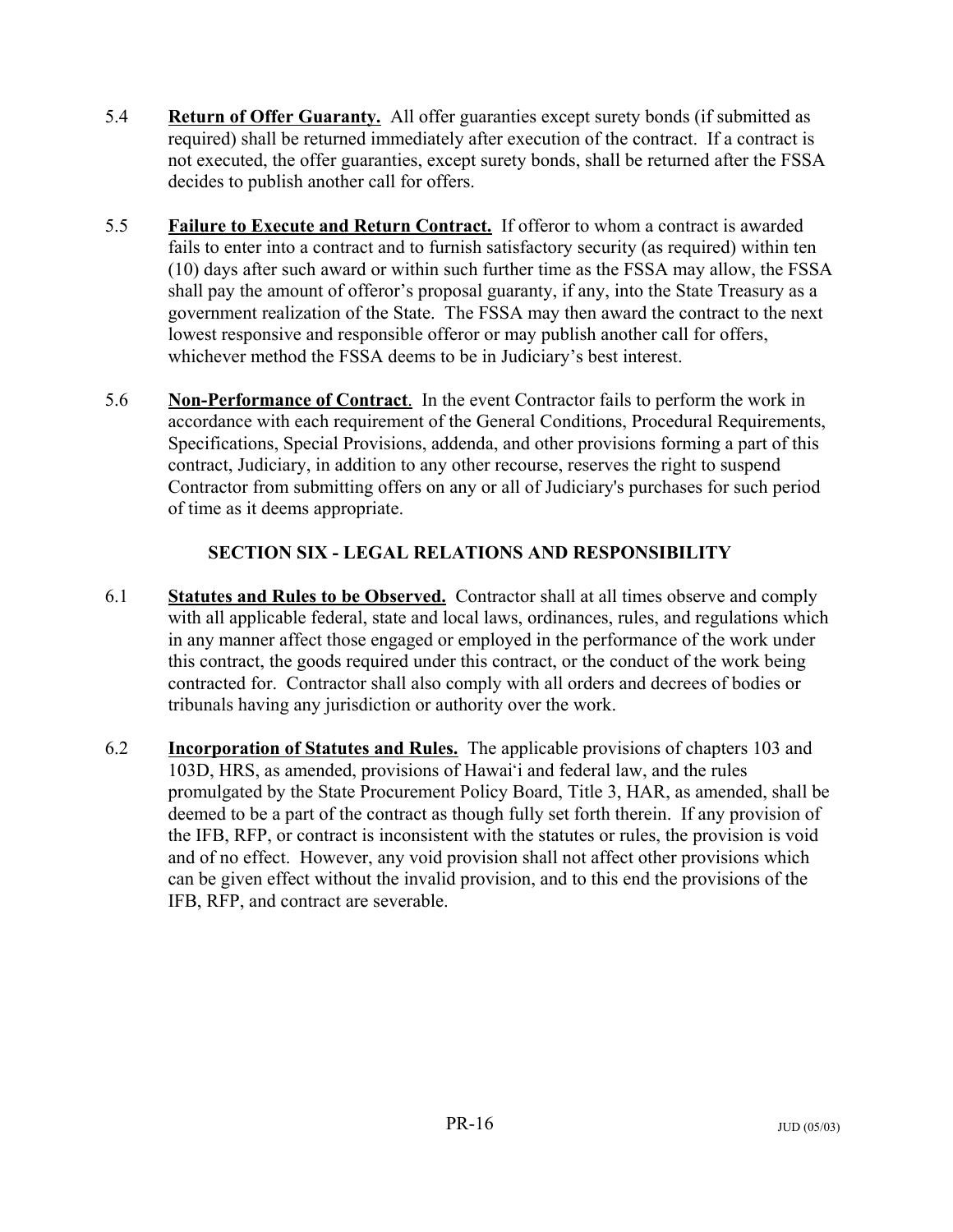### **SECTION SEVEN - LEGAL AND CONTRACTUAL REMEDIES**

#### 7.1 **Authority to Resolve Protested Solicitations and Awards.**

- 7.1.1 Any actual or prospective bidder, offeror, or contractor who is aggrieved in connection with the solicitation or award of a contract may protest to Judiciary or a designee as specified in the solicitation. A protest shall be submitted in writing within five (5) working days after the aggrieved person knows or should have known of the facts giving rise thereto; provided that a protest of an award or proposed award shall in any event be submitted in writing within five (5) working days after the posting of award of the contract either under section 103D-302 or 103D-303, HRS, as applicable; provided further that no protest based upon the content of the solicitation shall be considered unless it is submitted in writing prior to the date set for the receipt of offers.
- 7.1.2 Judiciary, or its designee, prior to the commencement of an administrative proceeding under section 103D-709, HRS, or an action in court pursuant to section 103D-710, HRS, may settle and resolve a protest concerning the solicitation or award of a contract. This authority shall be exercised in accordance with Title 3, chapter 126, subchapter 3, HAR.
- 7.1.3 If the protest is not resolved by mutual agreement, Judiciary or its designee shall promptly issue a decision in writing to uphold or deny the protest. The decision shall:
	- (a) State the reasons for the action taken; and
	- (b) Inform the protestor of the protestor's right to an administrative proceeding as provided in this part, if applicable.
- 7.1.4 A copy of the decision under paragraph 7.1.3 shall be mailed or otherwise furnished immediately to the protestor and any other intervening party.
- 7.1.5 A decision under paragraph 7.1.3 shall be final and conclusive, unless any person adversely affected by the decision commences an administrative proceeding under section 103D-709, HRS.
- 7.1.6 In the event of a timely protest under paragraph 7.1.1, no further action shall be taken on the solicitation or the award of the contract until Judiciary issues a written determination that the award of the contract without delay is necessary to protect substantial interests of Judiciary.
- 7.1.7 In addition to any other relief, when a protest is sustained and the protestor should have been awarded the contract under the solicitation but was not, the protestor shall be entitled to the actual costs reasonably incurred in connection with the solicitation, including bid or proposal preparation costs, but not attorney's fees.